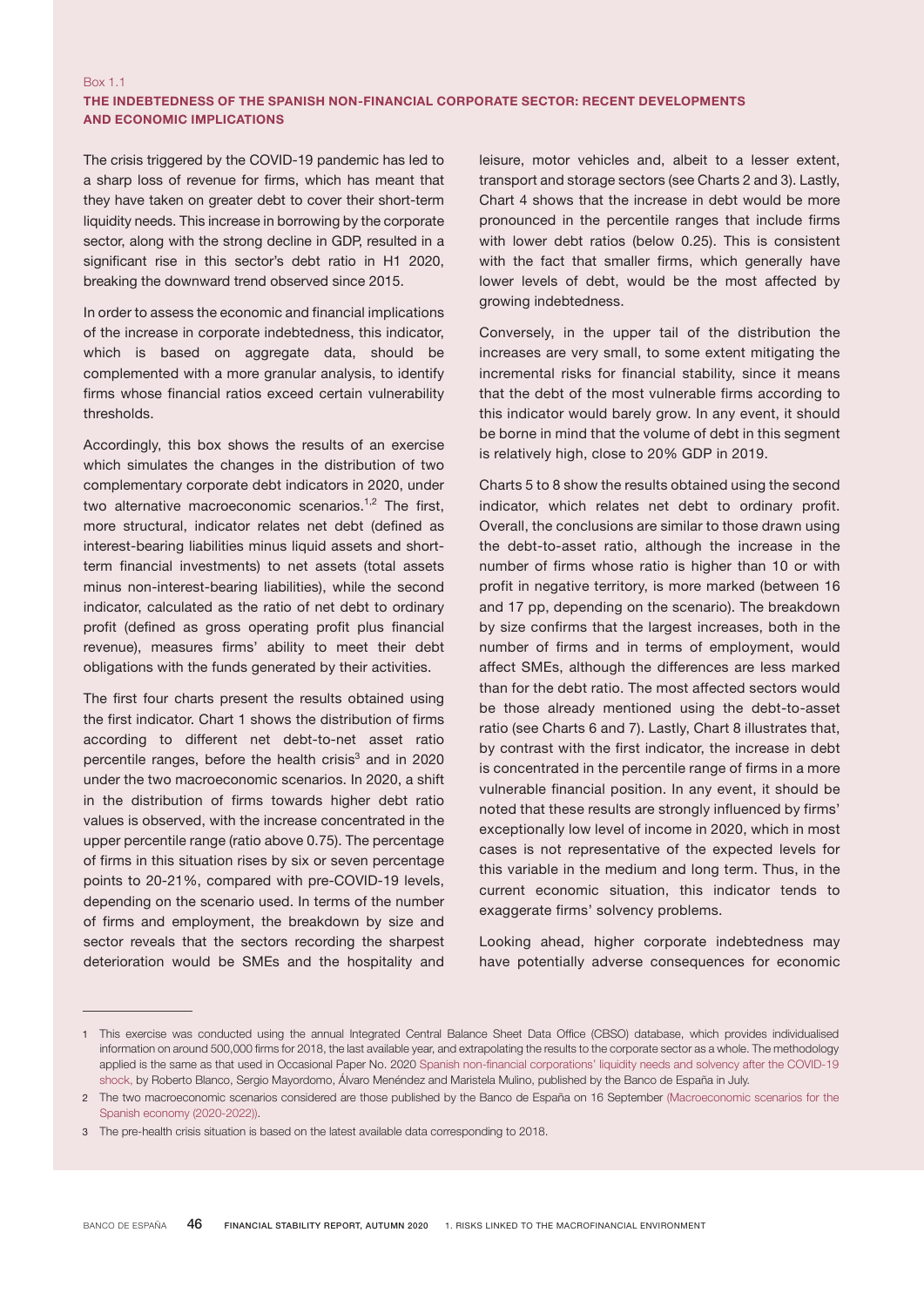#### Box 1.1

## THE INDEBTEDNESS OF THE SPANISH NON-FINANCIAL CORPORATE SECTOR: RECENT DEVELOPMENTS AND ECONOMIC IMPLICATIONS (cont'd)

Chart 1 PERCENTAGE OF FIRMS BY THE NET DEBT-TO-NET ASSETS RATIO DISTRIBUTION (a) (b)



Chart 2 MOST VULNERABLE FIRMS ACCORDING TO THE NET DEBT-TO-NET ASSETS RATIO. PÈRCENTAGE (a) (b) (c)



Chart 3

MOST VULNERABLE FIRMS ACCORDING TO THE NET DEBT-TO-NET ASSETS RATIO. SHARE OF EMPLOYMENT (a) (b) (c)



Chart 4 FIRMS' DEBT BY NET DEBT-TO-NET ASSETS RATIO DISTRIBUTION (a) (b) (c)



SOURCE: Banco de España.

a Findings after December 2019 obtained on the basis of assumptions on two alternative macroeconomic scenarios, published by the Banco de España on 16 September *[\(Macroeconomic scenarios for the Spanish economy \(2020-2022\)](https://www.bde.es/f/webbde/SES/Secciones/Publicaciones/InformesBoletinesRevistas/BoletinEconomico/20/T3/descargar/Files/be2003-ite-Box1.pdf)*).

b Net debt is defined as interest-bearing borrowing minus cash and other equivalent liquid assets and short-term financial investments. Net assets are defined as total assets net of non-interest-bearing borrowing.

c The most vulnerable firms are those whose debt ratio exceeds 0.75. Excludes holding companies and financial services sector firms.

d The definition of sizes is in line with European Commission Recommendation 2003/361/EC.

growth and financial stability. First, higher debt levels increase the debt burden arising both from interest payments (whose average rate will tend to rise ceteris paribus) and from principal repayments, which may diminish funds destined to finance new investments or for new hires. These contractionary effects will tend to ease depending on the speed at which firms are able to recover their pre-crisis activity levels, allowing them to generate profits and gradually reduce their debt levels.

Given the current macroeconomic projections, which suggest that pre-crisis GDP levels will not be attained before 2022, presumably not all firms will be able to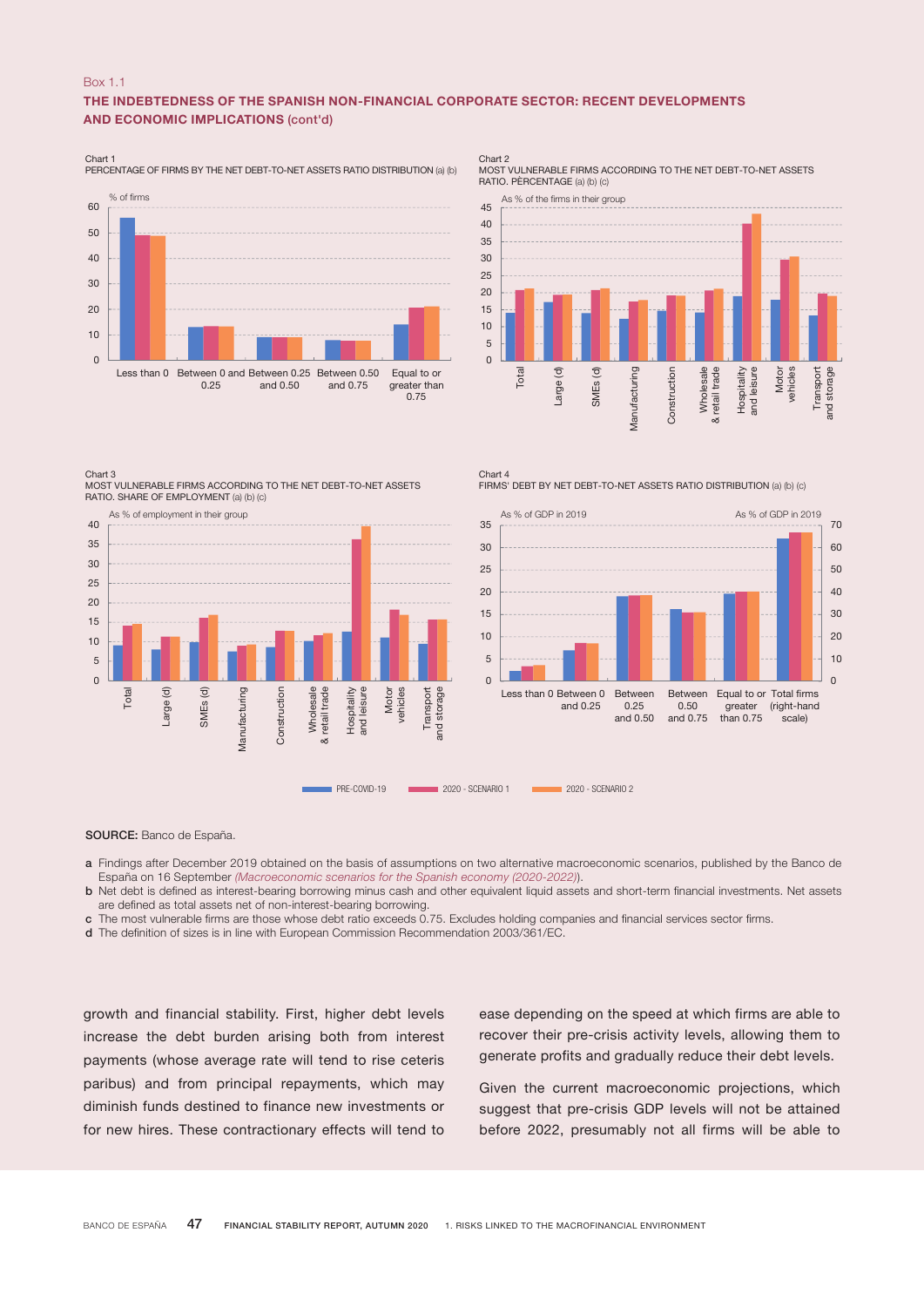#### Box 1.1

## THE INDEBTEDNESS OF THE SPANISH NON-FINANCIAL CORPORATE SECTOR: RECENT DEVELOPMENTS AND ECONOMIC IMPLICATIONS (cont'd)

Chart 5 PERCENTAGE OF FIRMS BY THE NET DEBT-TO-(GROSS OPERATING PROFIT + FINANCIAL REVENUE) DISTRIBUTION (a) (b)



Chart 7

MOST VULNERABLE FIRMS ACCORDING TO THE NET DEBT-TO-ORDINARY PROFIT RATIO. SHARE IN EMPLOYMENT (a) (b) (c)



Chart 6 MOST VULNERABLE FIRMS ACCORDING TO THE NET DEBT-TO-ORDINARY PROFIT RATIO. PERCENTAGE (a) (b) (c)



FIRMS' INDEBTEDNESS BY DEBT RATIO DISTRIBUTION (a) (b)



SOURCE: Banco de España.

a Findingsafter December 2019 obtained on the basis of assumptions on two alternative macroeconomic scenarios, published by the Banco de España on 16 September *[\(Macroeconomic scenarios for the Spanish economy \(2020-2022\).](https://www.bde.es/f/webbde/SES/Secciones/Publicaciones/InformesBoletinesRevistas/BoletinEconomico/20/T3/descargar/Files/be2003-ite-Box1.pdf)*

 $Chart$ 

- b Net debt is defined as interest-bearing borrowing minus cash and other equivalent liquid assets and short-term financial investments.
- c The most vulnerable firms are those whose ratio of net debt to ordinary profit is higher than 10, or with positive net debt but zero earnings or a loss. Excludes holding companies and financial services sector firms.
- d The definition of sizes is in line with [European Commission Recommendation 2003/361/EC.](https://eur-lex.europa.eu/LexUriServ/LexUriServ.do?uri=OJ:L:2003:124:0036:0041:en:PDF)

return to their pre-pandemic activity levels, at least in the short term. Firms with a weaker recovery or a higher accumulation of debt could face difficulties in meeting their financial commitments.

For firms in this situation whose viability is not compromised in the long term, a feasible alternative could be debt restructuring (by means of grace periods,

extended repayment periods, debt reductions or the conversion of debt into equity). Although this would entail losses for creditors, in many cases such losses would probably be lower than those incurred if the firms were wound up. Moreover, a firm's survival would prevent the economic cost of closing it down, in terms of job losses and depletion of the productive system.